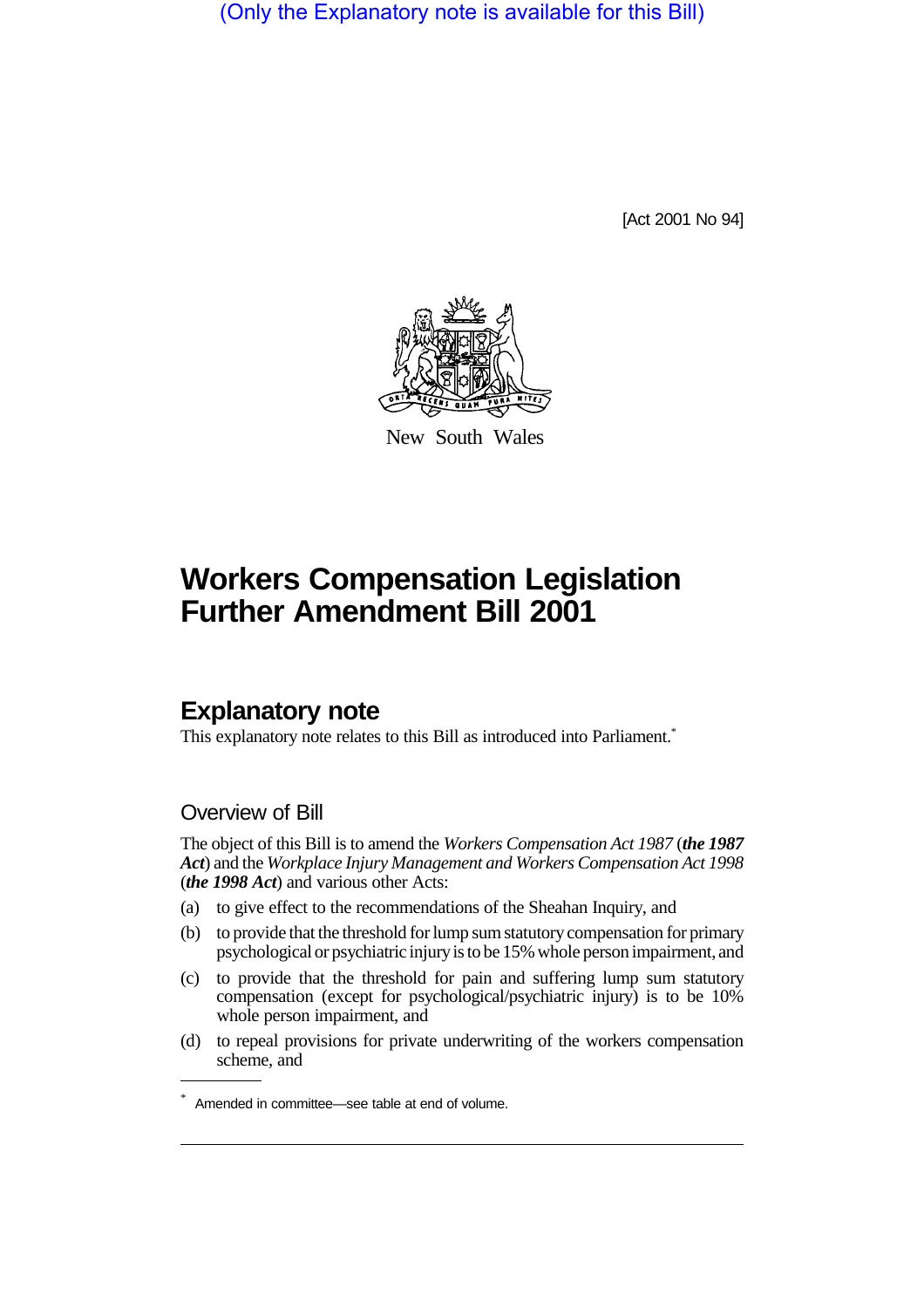Explanatory note

(e) to make miscellaneous amendments and amendments of a minor, consequential or ancillary nature.

The amendments made by this Bill to the 1987 and 1998 Acts have been drafted on the basis that all the amendments made to those Acts by the *Workers Compensation Legislation Amendment Act 2001* (*the earlier amendments*) have commenced, even though some of those amendments have not commenced.

To assist readers of this Bill in this regard, unofficial prints of the 1987 and 1998 Acts incorporating all the earlier amendments (including those that have not yet commenced) are available on the Parliamentary Counsel's Office website (*www.pco.nsw.gov.au*) under "What's New".

## Outline of provisions

**Clause 1** sets out the name (also called the short title) of the proposed Act.

**Clause 2** provides for the commencement (with certain exceptions) of the proposed Act on a day or days to be proclaimed. The exceptions relate to amendments concerning common law damages (and associated transitional arrangements) and special transitional arrangements dealing with the repeal of existing commutation provisions, which will be taken to have commenced at 9.00 am on the date of introduction of the Bill.

**Clause 3** is a formal provision giving effect to the amendments set out in Schedules 1–10.

#### **Common law work injury damages**

**Schedule 1.1** makes the following changes to provisions of the 1987 Act for the recovery of common law work injury damages:

- (a) There will be no recovery of common law damages unless the injury results in a degree of permanent impairment of the injured worker of 15% or more.
- (b) The existing entitlement to recover common law damages for non-economic loss (such as pain and suffering) will be abolished, without affecting the worker's entitlement to statutory compensation for non-economic loss. The Bill does this by restricting recovery of common law damages to damages for past economic loss due to loss of earnings and damages for future economic loss due to the deprivation or impairment of earning capacity.
- (c) The calculation of future economic loss in assessing common law work injury damages will be limited to loss up to age 65.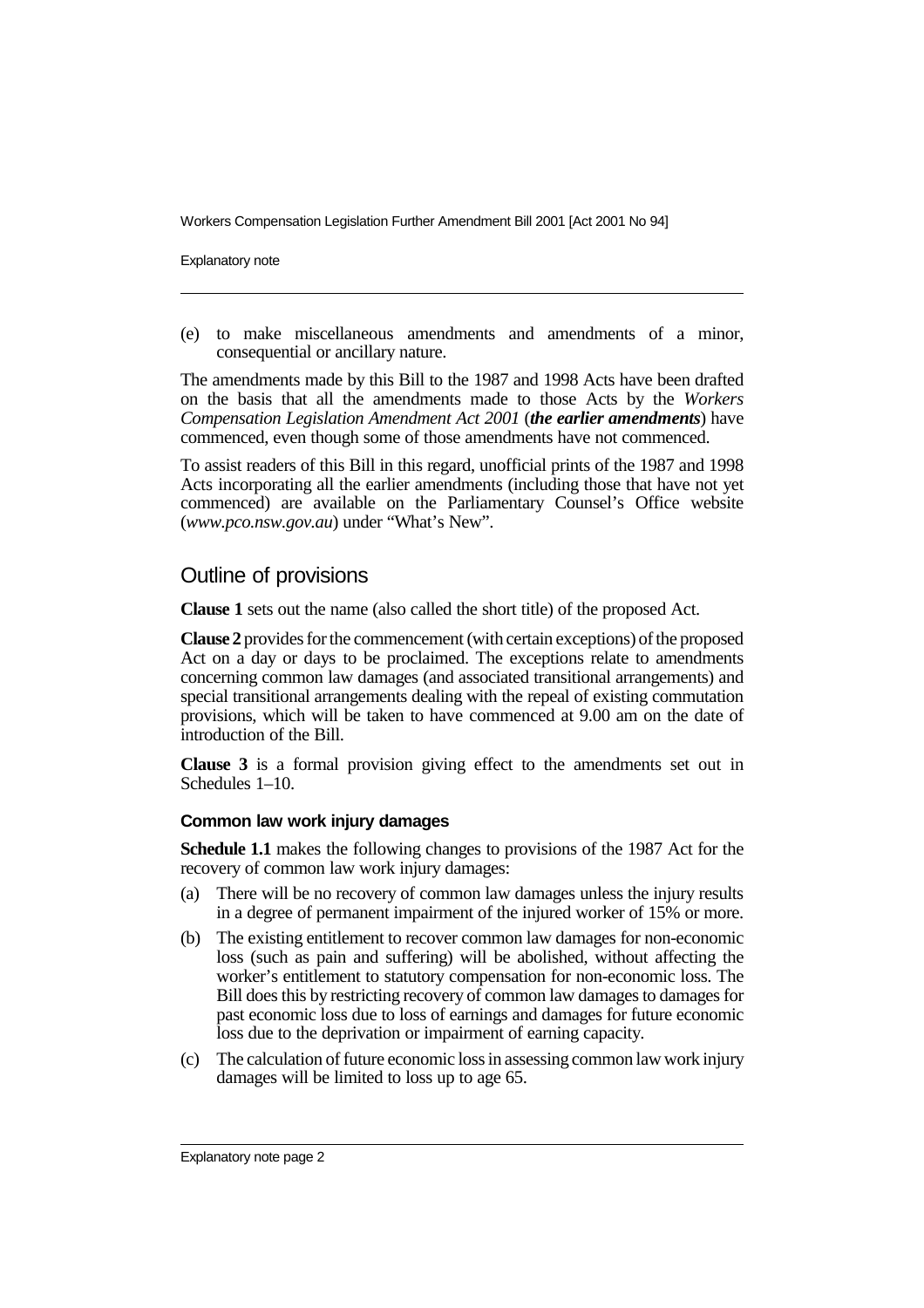Explanatory note

- (d) Existing provisions requiring an injured worker to elect whether to claim statutory non-economic loss compensation (under sections 66 and 67 of the 1987 Act) or common law damages for non-economic loss will be repealed. This is consequential on the amendments that will abolish the entitlement to common law work injury damages for non-economic loss.
- (e) Recovery of common law work injury damages (now to be restricted to economic loss) will continue to prevent recovery of any further statutory compensation and require repayment of any economic loss statutory compensation (weekly benefits) already paid. The worker will also cease to be entitled to participate in any injury management program. A worker will continue to be entitled to economic loss statutory compensation until common law damages are recovered. Consequential changes are made to ensure that existing arrangements for statutory compensation and common law damages in respect of the death of a worker are maintained.
- (f) Recovery of common law work injury damages from the Uninsured Liability and Indemnity Scheme will be permitted where the employer is uninsured and unable to meet the damages awarded or agreed.

These amendments will be back-dated to 9.00 am on the date of introduction of this Bill into Parliament.

#### **New procedures for common law claims**

**Schedule 1.2** amends the 1998 Act to introduce the following new pre-litigation procedures and processes for common law work injury damages claims:

- (a) A claim for common law work injury damages will not be able to be made unless a claim for statutory lump sum compensation is made before or at the same time as the work injury damages claim.
- (b) Various new procedures ensure that the person on whom a claim is made makes admissions as to acceptance of the degree of permanent impairment resulting from the worker's injury.
- (c) A common law claim for work injury damages must include details of the alleged negligence or other tort of the employer.
- (d) If there is a dispute as to the degree of permanent impairment of the injured worker, court proceedings for common law work injury damages cannot be commenced until the degree of permanent impairment has been assessed by an approved medical specialist.
- (e) Before commencing court proceedings, the claimant will have to serve on the defendant a pre-filing statement setting out particulars of the common law claim and the evidence on which the claimant proposes to rely.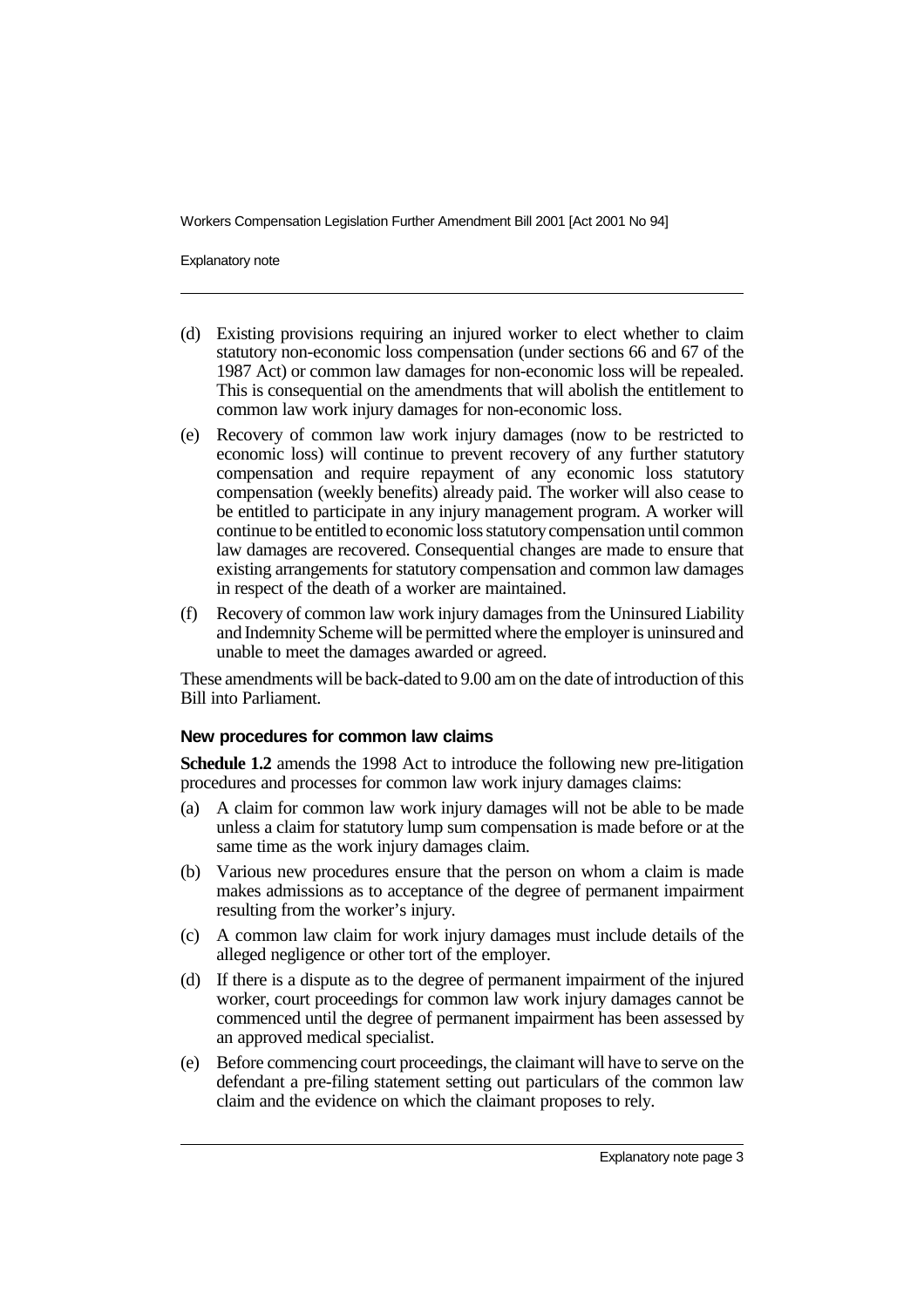Explanatory note

- (f) While the pre-filing statement is current, time stops running for the purposes of the 3-year limitation on the commencement of court proceedings for work injury damages. The pre-filing statement remains current until it is withdrawn or struck out by the President of the Commission on the application of the defendant. It cannot be struck out less than 6 months after the defendant files a defence in response to the pre-filing statement and cannot be struck out if an assessment of the degree of permanent impairment of the injured worker is pending.
- (g) Within 28 days after the pre-filing statement is served, the defendant is required to accept liability (and make a reasonable offer of settlement) or serve on the claimant a defence to the claim. If the defendant fails to respond to the pre-filing statement within 42 days, the claimant can commence court proceedings and the defendant is prevented from filing a defence in the proceedings, with the result that the claimant can obtain summary judgment on the issue of liability.
- (h) If the defendant responds as required to the pre-filing statement, the claim is required to proceed to mediation before a mediator chosen from a panel appointed by the President. The defendant must participate in mediation unless the defendant wholly disputes liability. The mediator will certify as to the results of mediation and as to the final offers made by the parties in the mediation.
- (i) If there is no dispute as to whether the degree of permanent impairment is sufficient for an award of work injury damages, the claimant can apply to the Registrar for a direction to the defendant to facilitate the claimant's access to premises for a purpose relevant to the claim. This adds to the existing powers of the Registrar to require the production of documents and the furnishing of information by the parties.
- (j) Costs in work injury damages matters are to be awarded in accordance with the regulations or rules of court, with the regulations to prevail in the event of an inconsistency with rules of court.

**Schedule 1.3** makes amendments to the *District Court Act 1973* in respect of actions for common law work injury damages. Those actions will be able to be taken in the District Court irrespective of the amount claimed (as is currently the case for motor accident damages actions). The availability of a jury trial in such an action will be subject to the same restrictions as currently apply to motor accident damages actions. Provisions for the transfer of such an action between the District Court and the Supreme Court will be the same as for motor accident damages actions.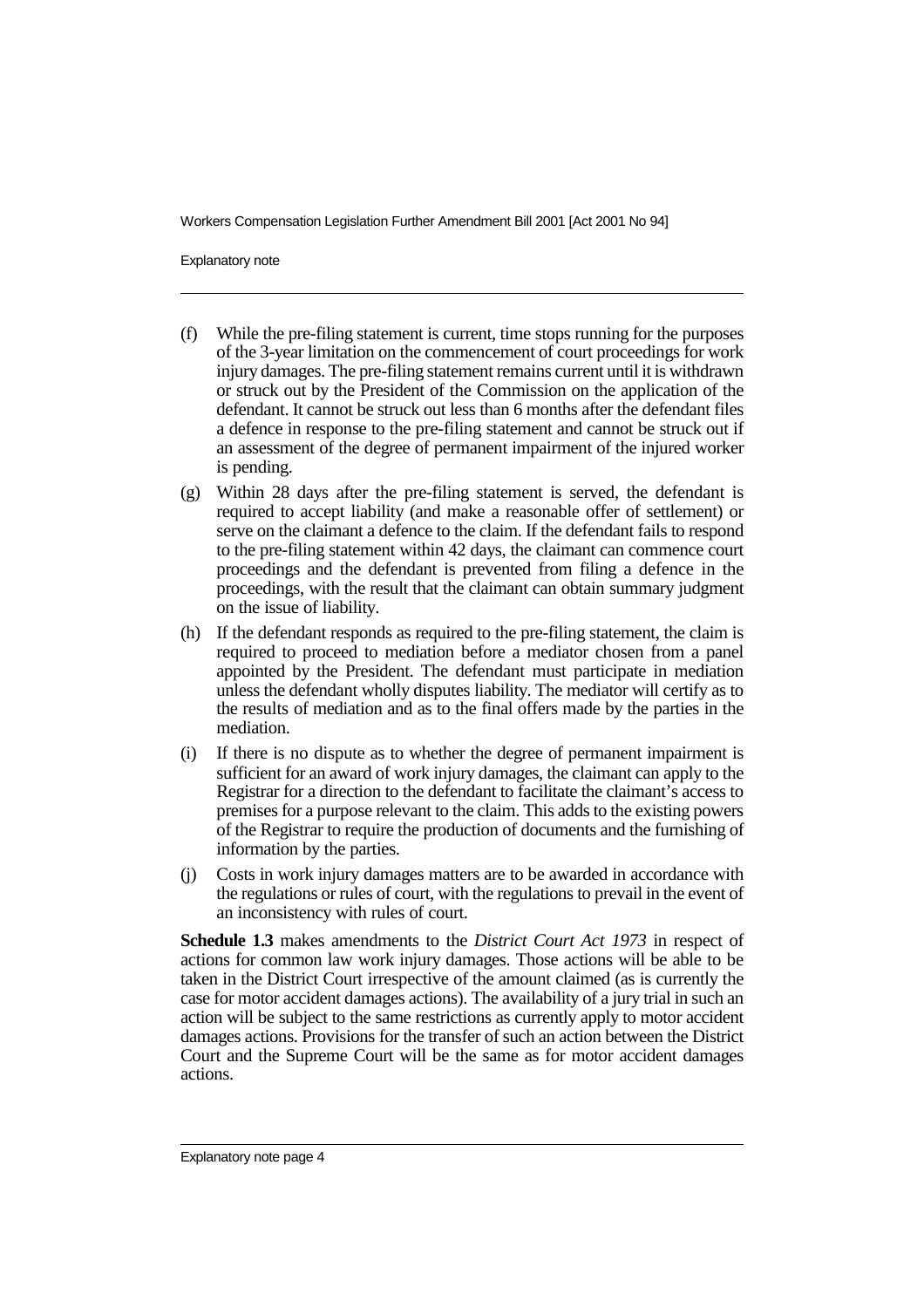Explanatory note

#### **Statutory lump sum compensation**

**Schedule 2** makes the following amendments to the 1987 Act with respect to lump sum statutory compensation:

- (a) The Bill will establish formulae for the determination of permanent loss statutory compensation according to the degree of permanent impairment of the injured worker. The formulae provide for a weighted increase in compensation in favour of seriously injured workers.
- (b) The threshold for lump sum statutory compensation in respect of permanent impairment resulting from primary psychological/psychiatric injury will be set at 15% permanent impairment.
- (c) The threshold for statutory compensation for pain and suffering (under section 67 of the 1987 Act) will be set at 10% permanent impairment (except primary psychological/psychiatric injuries, for which the threshold will be 15%).
- (d) Provision for ascertaining diminution of hearing based on presumed hearing loss as a result of age will be repealed (with this matter to be dealt with in guidelines for the assessment of permanent impairment).

#### **Statutory compensation for domestic assistance**

**Schedule 3** introduces a new entitlement to statutory compensation for domestic assistance that is reasonably necessary to be provided to an injured worker as a direct result of the injury, but only if the degree of permanent impairment of the injured worker resulting from the injury is 15% or more (with exceptions for short-term special needs). Compensation will also be payable for domestic assistance provided gratuitously subject to the care provider having lost income or forgone employment, and compliance with WorkCover Guidelines.

#### **Savings and transitional amendments**

**Schedule 4** makes various savings and transitional amendments including amendments with respect to the following:

- (a) providing that a judge of the Compensation Court who is appointed to the Supreme Court is to have seniority, rank and precedence as a Supreme Court judge dating from his or her commission as a Compensation Court judge (or his or her original commission as a Supreme Court judge in the case of a Supreme Court judge appointed as Chief Judge of the Compensation Court),
- (b) broadening the power to make savings and transitional regulations with respect to claims for injuries to coal miners and exempting coal miners from the amendments made by Schedules 1, 2, 3 and 8 to this Bill,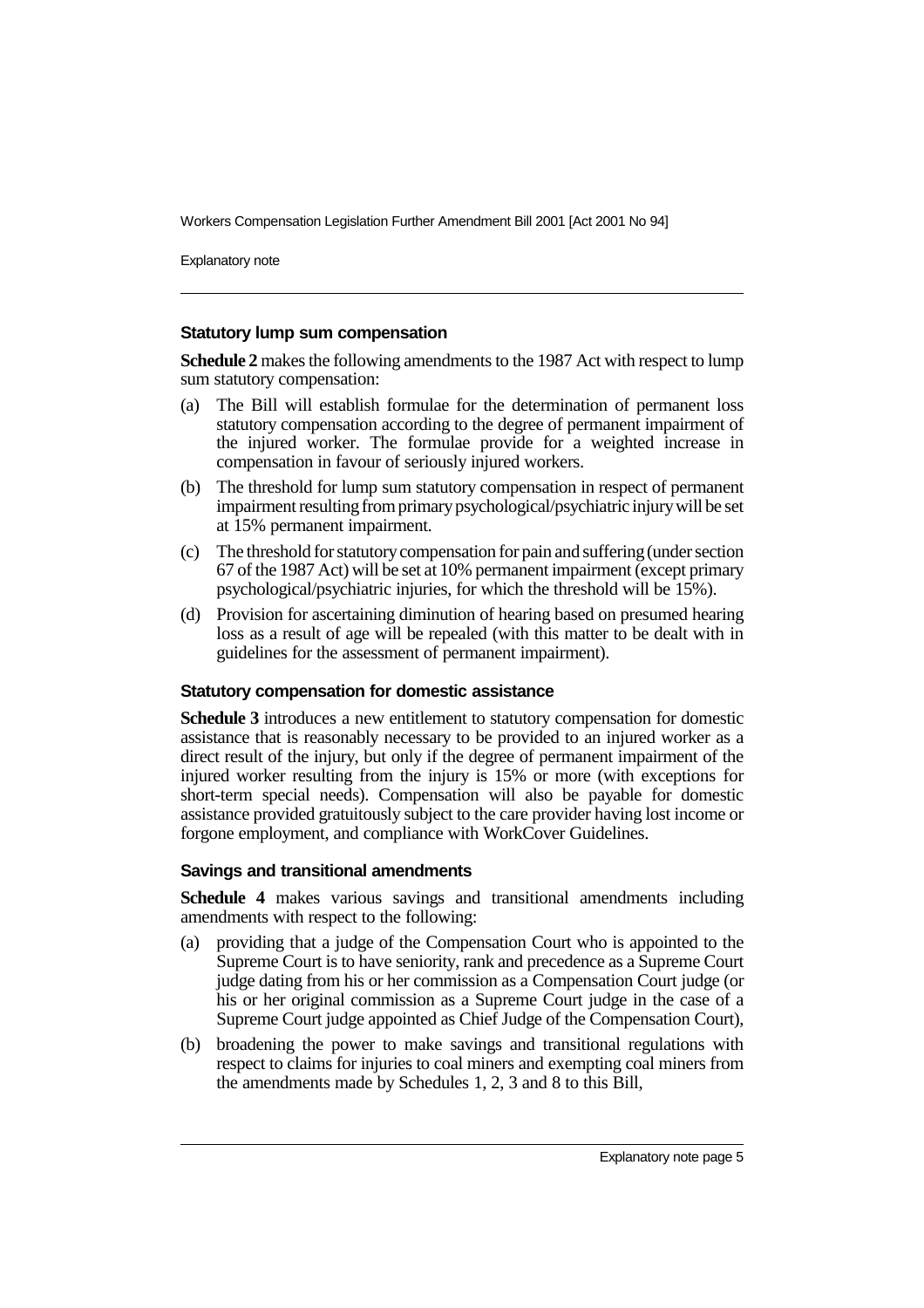Explanatory note

- (c) minor fine-tuning of savings and transitional provisions enacted in connection with the *Workers Compensation Legislation Amendment Act 2001*,
- (d) authorising disclosure of information to the Commission,
- (e) providing for the phasing in of the amendments made by Schedule 1 to this Bill (which relate to common law damages).

#### **Jurisdiction of the Commission**

**Schedule 5** amends the 1987 and 1998 Acts to make it clear that the jurisdiction of the Workers Compensation Commission extends to all matters arising under those Acts (whether or not relating to a new claim matter) except those matters concerning existing claims that remain within the jurisdiction of the Compensation Court. The distinction between new claims and existing claims is clarified.

#### **Private underwriting arrangements**

**Schedule 6** repeals uncommenced provisions of the 1998 Act for underwriting of the workers compensation scheme by private insurance arrangements, and makes consequential amendments to the 1987 Act.

#### **Industrial Magistrates**

**Schedule 7** amends various Acts to clarify the jurisdiction of Industrial Magistrates to deal with proceedings for offences and applications for related orders under occupational health and safety legislation, workers compensation legislation, essential services legislation and building and construction industry long service leave payments legislation.

#### **Commutation**

**Schedule 8** amends the new provisions for commutation of liabilities (sections 87D–87K of the 1987 Act, as inserted by the *Workers Compensation Legislation Amendment Act 2001*) to limit the cases in which commutation will be available to cases where the WorkCover Authority is satisfied and certifies that:

- (a) the injury has resulted in a degree of permanent impairment of at least 15%, and
- (b) lump sum compensation has already been paid, and
- (c) 2 years has elapsed since the worker's first claim for weekly payments, and
- (d) all opportunities for injury management and return to work for the injured worker have been fully exhausted, and
- (e) the worker has an existing and continuing entitlement to weekly payments, and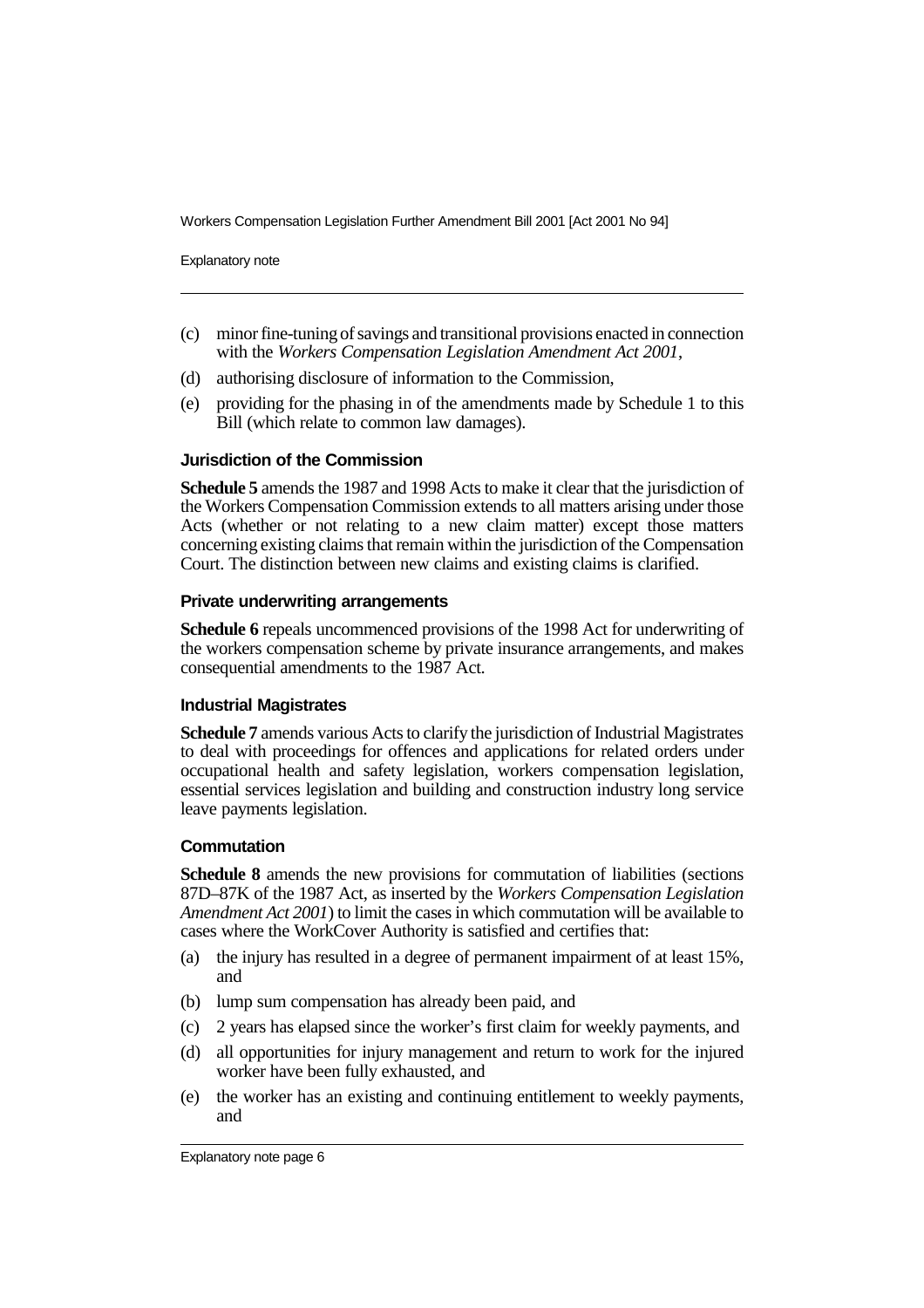Explanatory note

- (f) the worker has received weekly payments regularly and periodically for the previous 6 months, and
- (g) the worker has not had weekly payments of compensation discontinued or reduced.

The new limitations will not apply to the commutation of liabilities arising under the *Workers' Compensation Act 1926*.

Transitional provisions to be inserted by Schedule 4 provide for the repeal of existing arrangements for commutations (section 51 of the 1987 Act) to have effect from the date of introduction of this Bill into Parliament, subject to the continuation of those arrangements in the case of applications pending immediately before the date of introduction of the Bill.

#### **Uninsured Liability and Indemnity Scheme**

**Schedule 9** amends the 1987 Act to extend the Uninsured Liability and Indemnity Scheme to common law work injury damages. This will authorise the payment by the WorkCover Authority of work injury damages recoverable in respect of an injury to or the death of a worker in cases where the employer is uninsured or cannot be found or identified.

#### **Miscellaneous amendments**

**Schedule 10** makes the following miscellaneous amendments:

- (a) The provision for a claims manual for insurers is amended to provide that the manual can make provision for procedures to be followed before a claim is made, such as procedures in connection with early notification of injury and provisional acceptance of liability.
- (b) The number of part-time directors of the WorkCover Board will be increased from 6 to 7 (with a consequential increase in quorum). The Chairperson of the Council will be able to be appointed as a part-time director of the Board.
- (c) The existing power to make rules of the Compensation Court and regulations with respect to the admission of medical reports in evidence and the appearance of medical experts will be applied to new claims before the Commission.
- (d) Approved medical specialists will be competent but not compellable to give evidence in proceedings before the Commission or a court.
- (e) An admission of liability at common law will not be able to be relied on in any prosecution under occupational health and safety legislation but a finding of guilt in such a prosecution will be able to be relied on in a common law work injury damages claim.